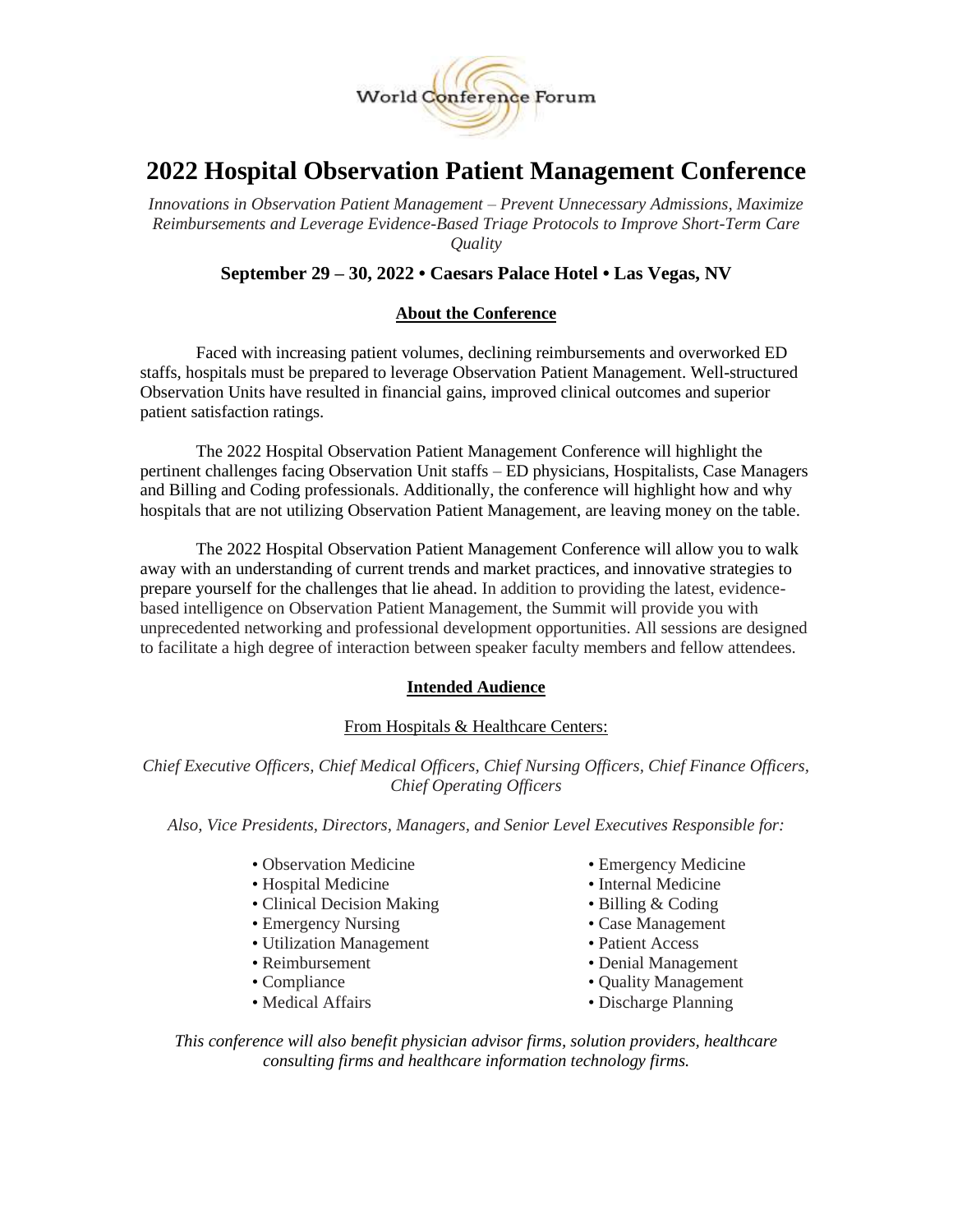#### **Agenda**

#### *Day One – Thursday, September 29, 2022*

- *7:15 Conference Registration & Morning Breakfast*
- *8:00 Chairperson's Opening Remarks*
- **8:15 Nuts and Bolts of Observation Services: Making the Business Case for Creating an Observation Unit**
- **9:00 A Proven and Effective Blueprint for Implementing a Short Stay/Observation Unit at Your Hospital**
- *9:45 Networking Break & Refreshments*
- **10:15 Utilization Review 101: A Key Piece of Successful Observation Units**
- **11:00 Achieving Success in Clinical Decision Making and Management of the Observation Unit**
- **11:45 Evaluating Patients for Observation vs. Inpatient to Optimize Care & Cost Management**
- *12:30 Luncheon for All Attendees & Speakers*
- **1:45 Optimizing Observation Patient Management: Enhancing Patient Care with a Multi-Dimensional Approach**
- **2:30 Integrating Hospitalists as Part of a Successful Observation Care Program**
- *3:15 Networking Break & Refreshments*
- **3:45 The Use of Lean Principles to Develop, Implement and Sustain an Observation Unit**
- **4:30 What Now – Achieving Peak Performance in Your Observation Unit**
- *5:15 End of Day One*

#### *Day Two – Friday, September 30, 2022*

- *7:15 Morning Breakfast*
- *8:00 Chairperson's Recap of Day One*
- **8:15 Reducing Unnecessary Hospital Admissions through Observation and Evidence-Based Clinical Decision Making**
- **9:00 Examining the Pitfalls and Challenges of a Growing Observation Unit**
- *9:45 Networking Break & Refreshments*